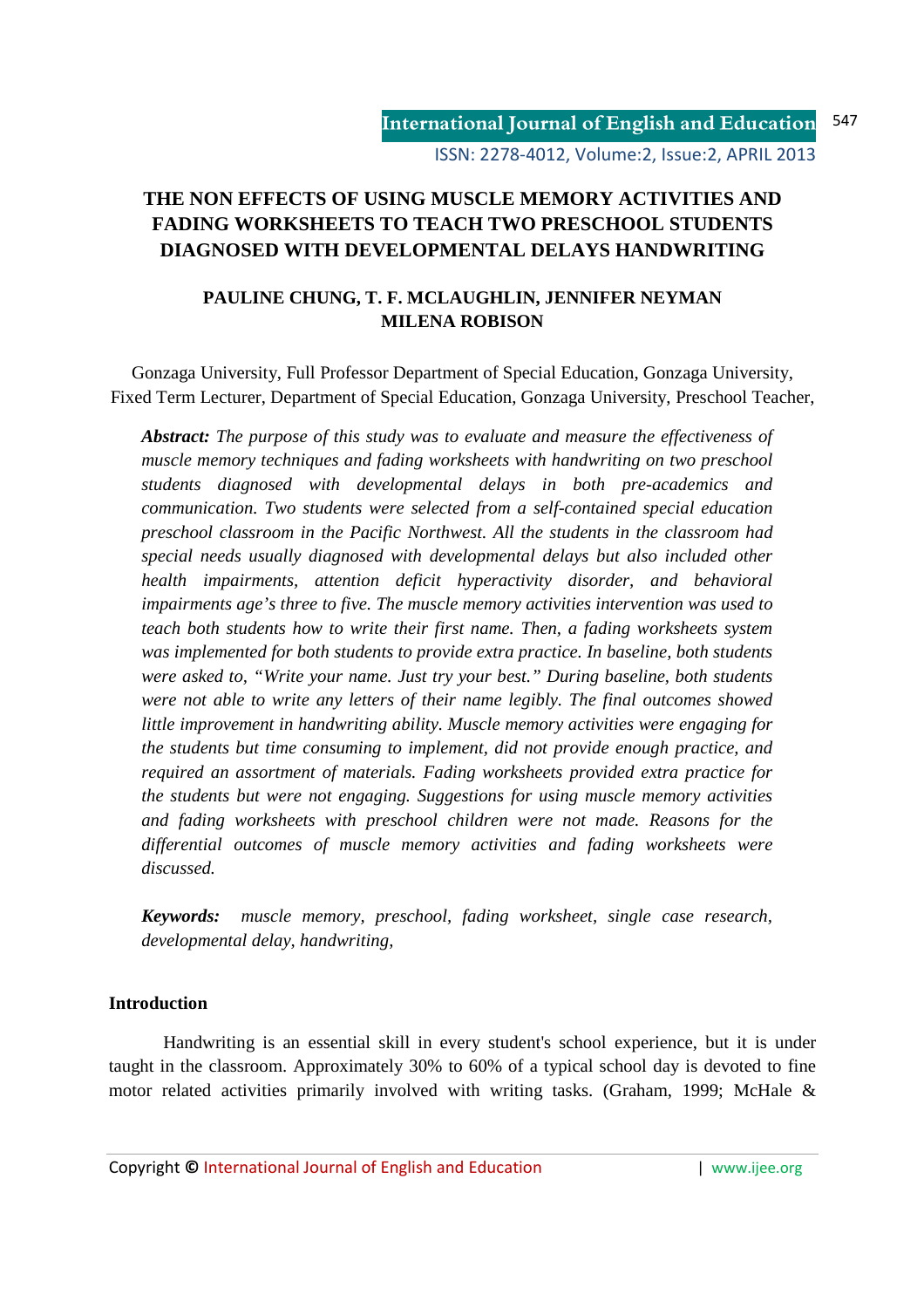Cermak, 1992). Formal handwriting instruction can begin as early as the kindergarten year (Zaner-Bloser, 1994).

#### **Review of Literature**

Intervention strategies for handwriting that incorporate prepositional, spatial, and temporal concepts should be made developmentally appropriate for the child. Verbal prompts are often used to encourage correct directional stroke formation with letters regardless of the child's age. Prompts include "on top of the line," "above the line," or "between the lines" are typically used in handwriting curriculum. (Benbow, 1995). The age at which the typically developing child begins to understand the term "in" is at 2 years. Additional concepts are learned as the child grows older with the most challenging term acquired by the typically developing child at 4 years and 8 months with "back/front" (Johnston 1988). The importance of understanding the developmentally appropriate concepts can help teachers monitor their own students to modify or adapt their handwriting instruction to best suit the needs of the classroom.

 A classroom can incorporate handwriting instruction in a variety of opportunities. It is most beneficial for the learners to practice writing in a functional approach instead of solely through isolated practice (Graham, 1999). Providing functional techniques helps the child to generalize the skills learned. Handwriting instruction has also benefited from the use of free-play as a consequence. Hopkins Schutte, and Garton, (1971) conducted a study with kindergarten children and found that gradually decreasing work time and instead engaging in free-play in a playroom could increase the rate of letters formed per minute. There were no systematic increases in the rate of errors associated with the change of instructional and play time. Studies have also been conducted using various teaching strategies to improve the handwriting of students. Systematic instruction with prompts, tracing, praise, and task analysis has been shown to be effective for teaching children with disabilities to write their name (Caletti, McLaughlin, Derby, & Rinaldi, in press; LeBrun, McLaughlin, Derby, & McKenzie, 2012; Morris, McLaughlin, Derby, & McKenzie, 2012; Park, Weber, & McLaughlin, 2007). Token reinforcement strategies using the mean number of legible letters written by ten special education students with behavior disorders made significant gains in their handwriting as noted through teacher ratings, and for both frequency and legibility (McLaughlin, 1981). Comparisons were made between a two groups of students with behavior disorders and between general education and special education student legibility in handwriting.

 The purpose of this study was to evaluate the effectiveness of the muscle memory activities paired with fading worksheets in a preschool setting with two students diagnosed with developmental delays in both pre-academics and communication. The goal of the study was to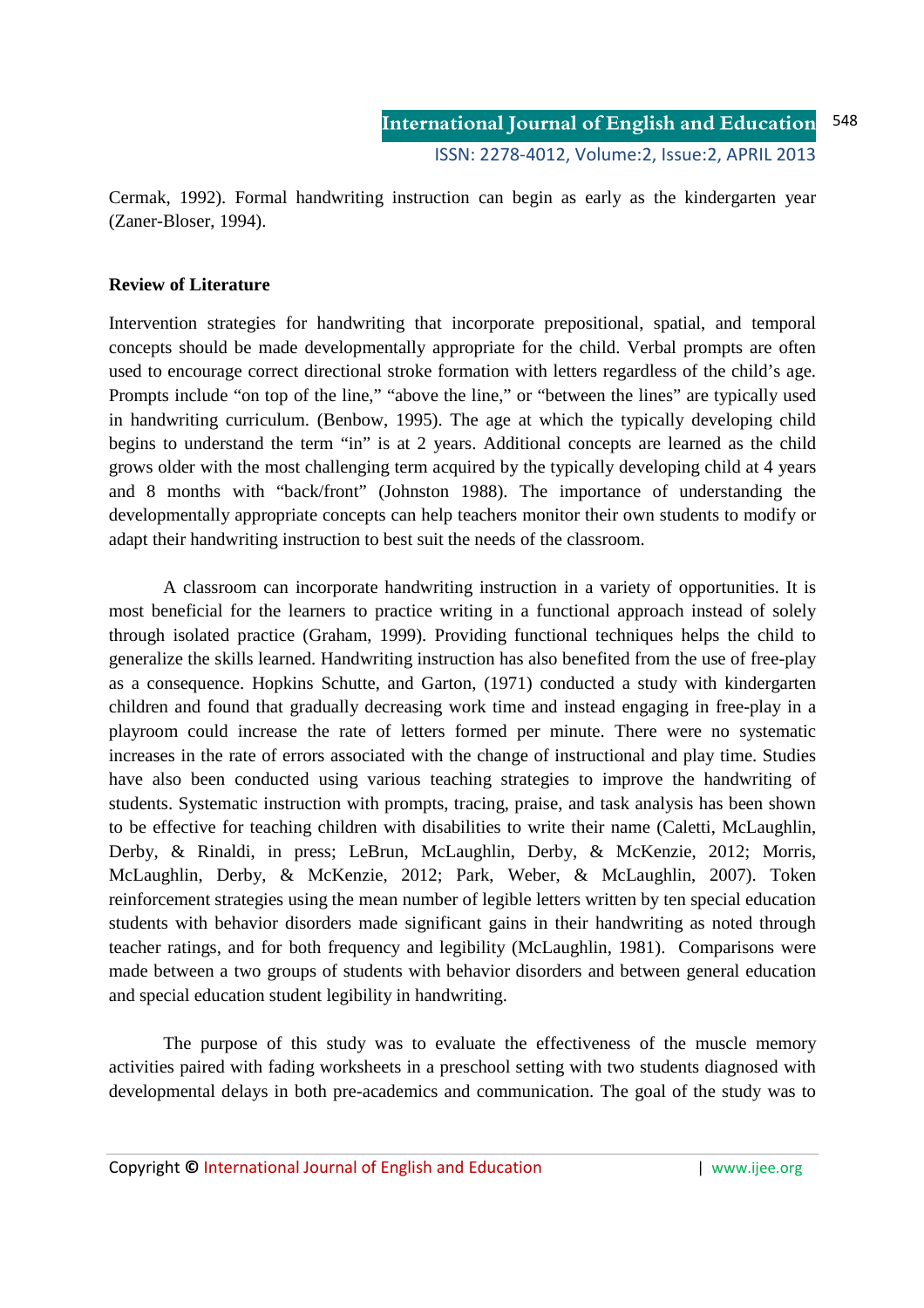have both students from the self-contained preschool classroom learn to write their first names using all uppercase letters independently.

#### **Methodology**

#### **Participants and Setting**

 Two preschool students who were both diagnosed with developmental delays served as the participants for the study. Participant 1 was an adopted five-year-old boy with developmental delays who qualifies for both pre-academic and communication categories. Participant 2 was a five-year-old girl also with developmental delays in pre-academic and communication.

The study took place in the Pacific Northwest at an elementary school in a self-contained preschool special education classroom. The preschool day was split into the morning class with nine students and the afternoon class with eight students including the two participants. The afternoon class enrolled eight students at the start of data collection, then one student joined, and there were a total of nine students at the end of data collection. A majority of the students in the classroom were diagnosed with developmental delays. Although the diversity of the disability population within the classroom included autism spectrum disorder, attention deficit hyperactivity disorder, and behavioral impairments. The multidisciplinary team which included professionals such as speech pathologists, occupational therapists, and physical therapists all worked closely together within the classroom alongside the teachers and instructional aides. In the classroom there were individual cubbies with the names labeled for the students to hang up their backpacks and coats. There was also a sectioned off table area that faced a wall for one-onone independent work with the teacher or assessment purposes filled with a large box with reinforcing toys. There was a carpet area used for circle, free play, physical therapy exercises, and gross motor activities. There were two large tables used for snack, art projects, play dough, kindergarten club, and free play table activities. In the corner of the classroom, there is a housekeeping area with a kitchen set, table, and chairs. There was a sensory area with a large birdseed box and two blue tables used to put sensory items and water in. There was a sink and makeshift kitchen area used for students to wash their hands in preparation for breakfast or snack and to assemble the food items. In the housekeeping area, there were dolls, pretend food, dog care, and birthday parties for free play options. The data was collected during kindergarten club, physical therapy exercises, or at the start of free play. The sessions lasted approximately 15 to 20 minutes in the classroom. At the start of the study, the sessions took place in the housekeeping area away from the kindergarten club and physical therapy exercise areas. However as the study continued, the sessions transitioned to the independent work table area. Both participants and the researcher were seated at a table facing the wall sectioned off from the rest of the classroom. The move was done to increase on-task behaviors while minimizing distractions from the peers and other activity in the classroom.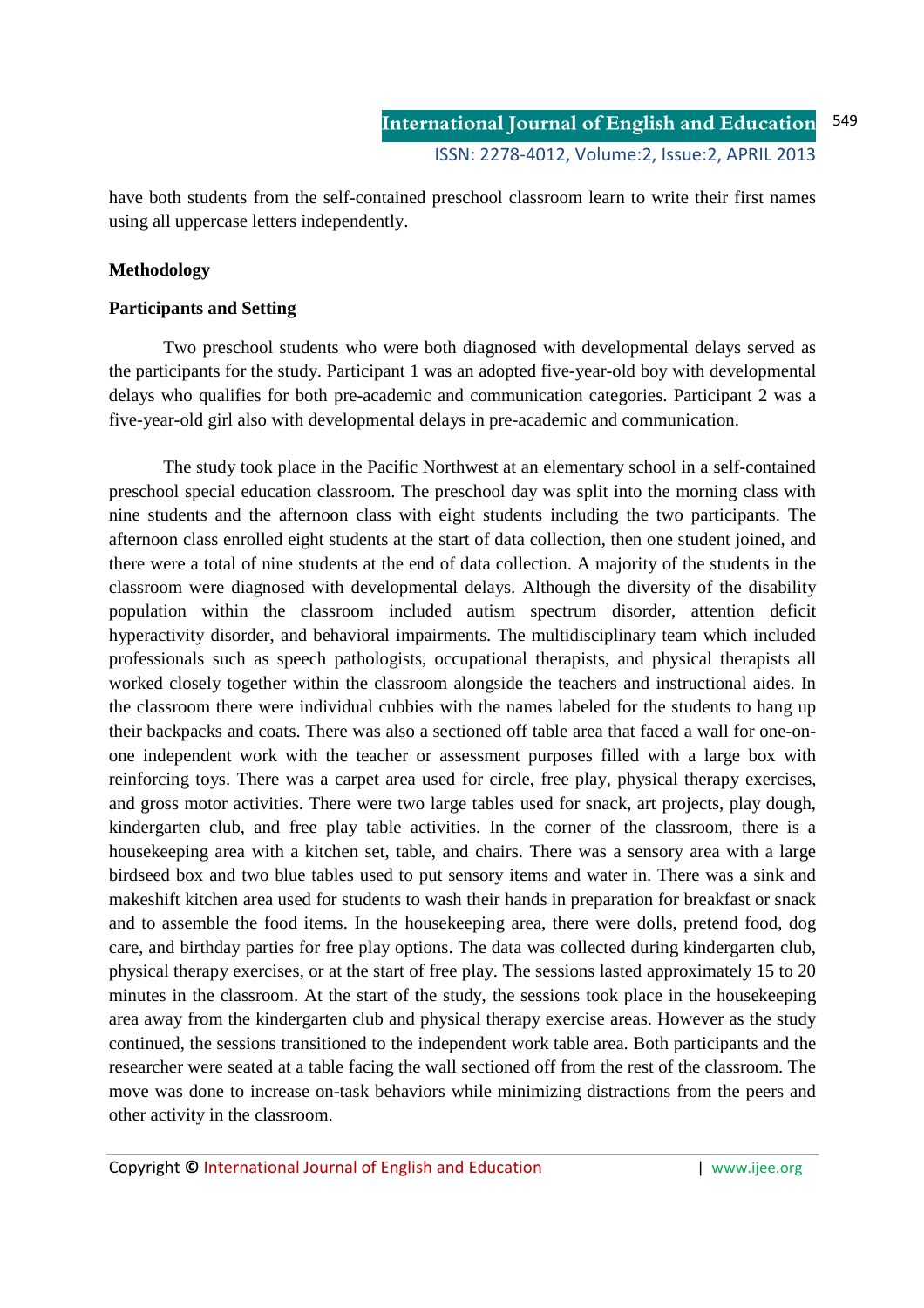#### **Materials**

There were a wide variety of materials used with the muscle memory techniques. The materials used with every session were blank sheets of plain white paper and a marker. There were different materials required depending on the muscle memory activity for the day. Materials necessary for muscle memory activities included: stickers, changeable/magic markers, play dough, glue-able items (i.e. old candy, marshmallows, beads etc.), bingo dot markers, fingerpaint, sheet protectors, and vis-à-vis markers. Data was gathered using a data collection form (See Appendix A).

#### **Dependent Variable and Measurement Procedures**

The purpose of the study was to increase Participant 1 and Participant 2's ability to write their names. Based on the baseline testing data, both students did not exhibit the knowledge or show any concept of how to write any letter of their first names. All data was scored using the same measurement procedure. Two points were awarded for each letter learned of the student's name. One point was given for the appropriate slant and the second point was for formation regarding how legible the letter was. For Participant 1 and 2 there were a total of eighteen sessions conducted after baseline. The data was scored using the permanent products that the students independently completed using all uppercase letters at the end of every session. The permanent product contains letters learned in previous sessions in addition to the current letter that the student is working on.

#### **Experimental Design and Conditions**

The effects of using muscle memory techniques and fading worksheets were evaluated in changing criterion designs. For Participant 1, the experimental design was a changing criterion A-B-A-C design (Kazdin, 2010). With Participant 2, the experimental design was a changing criterion plus an A-B-C-D-E-F design. Baseline data were taken for each student. Then, for both Participant 1 and 2 a muscle memory activity was implemented. For Participant 1, it was then paired with a fading worksheet, and then a reversal back to simply muscle memory activities alone, which finally led to muscle memory activities in conjunction with a separate fading worksheet. With Participant 2, the muscle memory activities were paired with a tracing worksheet followed by four implemented fading worksheets.

**Baseline.** Baseline was taken for each student separately. During baseline, every student was given a marker, a blank piece of plain white paper, paired with the same verbal prompt to, "Write your name. Just try your best." This condition lasted for one session for both participants.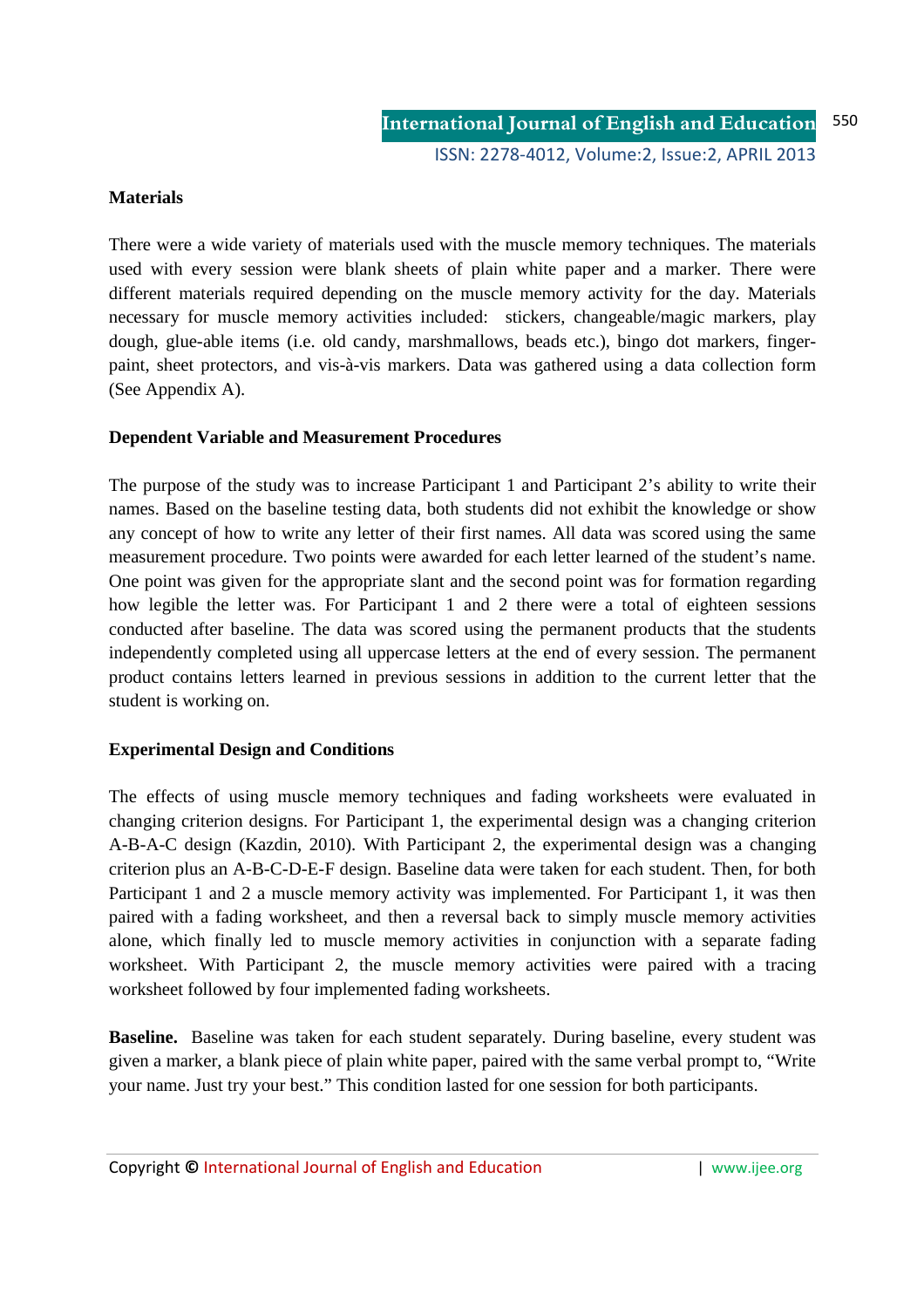ISSN: 2278-4012, Volume:2, Issue:2, APRIL 2013

**Muscle memory activities.** After baseline, muscle memory activities were implemented working with the initial uppercase first letter of the participants' names. The researcher would present the muscle memory activities to the participants along with the necessary materials. The researcher would model how to write the letters with the correct directional strokes by using her finger to trace on top of the letter paired with the verbal directions. For instance with the letter "G" the researcher would verbally state, "First we start at the top. Then we go around. Then we stop. And then we go in the garage." The researcher would then instruct the participant to copy the motions with the verbal prompt, "now you do the same" while the researcher reiterated the correct directional strokes out loud to re-emphasize with the movements. Next, the researcher would model and verbally state the directions on how to complete the muscle memory activity itself. Then the participants would follow the directions stated previously while the researcher verbally restated the correct directional strokes out loud while reinforcing the participant with specific praise. After the first half of the study, the researcher would then put away all the materials from the activities leaving only a blank piece of plain white paper and a marker on a blank table. When the researcher instructed "now write me the letter (insert letter of the day)", the student would then use the marker of his/her choice to write the letter of the day independently from memory. Similarly, the researcher would take away all traces of the written letter away from the table. Finally, the researcher would instruct "now write me the letter(s) (previous letters learned from the study) and the letter (insert letter of the day)." After session eight for Participant 1 and after session seventeen for Participant 2 there were black lines on the plain white paper given to the participant where they were expected to write the uppercase letters on the line. The researcher would then examine the permanent products of both participants and assign the total number of correct letters written based on the number of letters assigned for that day.

**Fading worksheets.** Based on the results of the muscle memory activities alone, the researched incorporated fading worksheets for extra practice with the letters. In the beginning, Participant 1 and 2 had different fading worksheets to emphasize different areas that the students needed improvement on initially. By the end of the study, both participants had similar fading worksheets which When the researched presented the fading worksheet and said "trace and copy the letters on the page. At the end, write the letters all by yourself." The fading worksheets were not used for scoring data purposes. The fading worksheets were just supplemented for extra practice. Through observation by the researcher, it became clear that the fading worksheets alone would not be motivating enough for the students. As a result, the researcher continued to pair the muscle memory activities which were more reinforcing for the students with the fading worksheets for extra supplementary practice.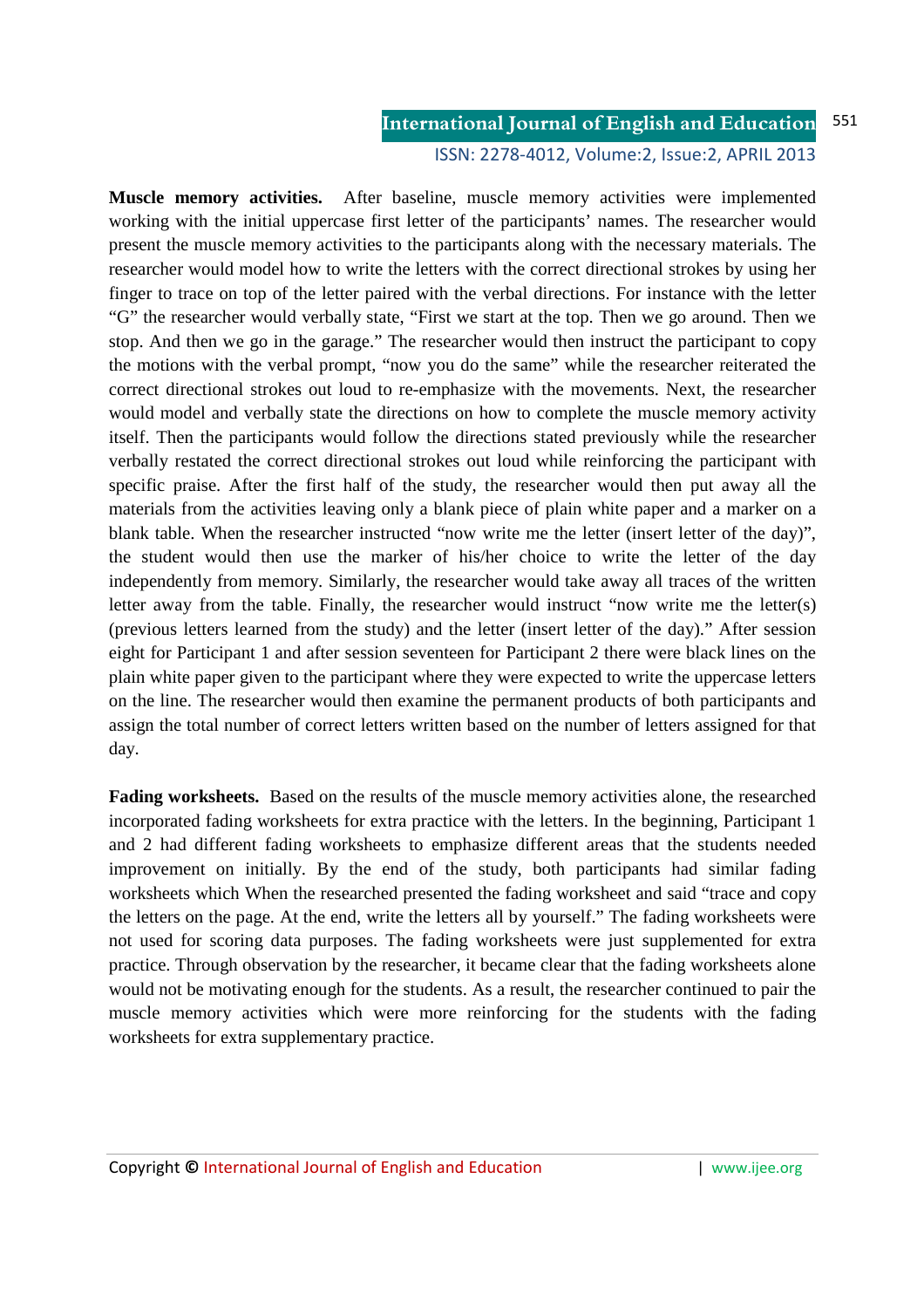ISSN: 2278-4012, Volume:2, Issue:2, APRIL 2013

#### **Interobserver Agreement and Fidelity of Implementation of Experimental Conditions**

At the end of every session permanent product data were collected for both Participant 1 and 2. Each student was given a marker and a blank white piece of paper with a line for every letter learned previously with the study in addition to a line for the letter that the student is currently working on. The researcher instructs the student to, "write your name and try your best. First write me a (first letter of the student's name), then a (second letter of the student's name), and finally (third letter of the student's name)." The student would then independently write the uppercase letters on the specified line using the given materials. The researcher along with the cooperating teacher would score the student's work independently. After the permanent products have been scored then the data for the number of correct letters written was compared among the two scorers. Interobserver agreement was taken 100% of the time across 19 sessions for both Participant 1 and Participant 2. Interobserver agreement was calculated by dividing the number of agreements by the sum of the agreements and disagreements and multiplying by 100. Agreement between the researcher and instructional assistant for Participant 1 was 74% and for Participant 2 was 84%.

#### **Findings**

The number of correct uppercase letters written during baseline and across the muscle memory activities and fading worksheets study implementation were shown in the graphs for each student.

#### **Participant 1**

For baseline, Participant 1 scored a zero with a possible score of 14 points total for correct number of letters written in his first name.

During the implementation of the muscle memory activities alone, Participant 1's scores had initially increased and later acquired maintenance for the first letter over four consecutive sessions. He had a mean of 1.8 out of a possible two points for the first letter with a range from 1 to 2. However when the second letter was implemented the data had initially increased, then decreased, later increased, and finally decreased again before the implementation of fading worksheets were put in place. His scores for muscle memory activities alone lasted over 11 sessions. Participant 1 had a mean of 2.6 out of a possible four points for the first two letters with a range from 2 to 4. During session 16, only a muscle memory activity was implemented because the researcher and Participant 1 ran out of time in the allotted schedule in which he scored a four out of a possible six points.

When muscle memory activities and fading worksheets were paired and implemented together, Participant 1's scores resulted in a slight upward and downward trend for the first two letters over three consecutive sessions with fading worksheet one. He initially increased and ultimately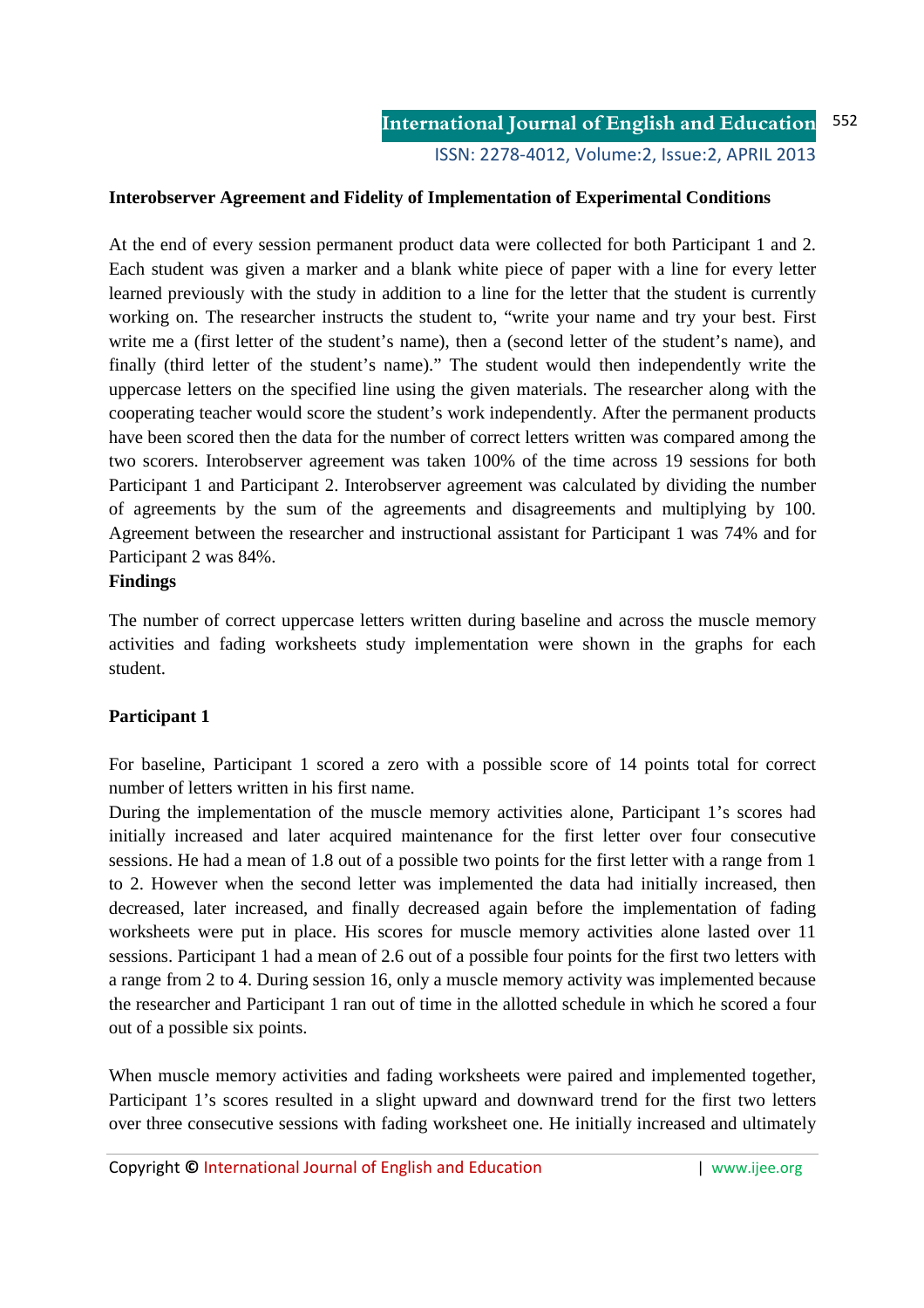decreased. Participant 1 had a mean of 3.3 out of a possible four points for the first two letters with a range from 3 to 4. Participant 1's scores with the first three letters over three consecutive sessions with fading worksheet two resulted in a downward and upward trend. He decreased first and then increased. Participant 1 had a mean of 3.0 out of a possible six points for the first three letters with a range from 2 to 4. Collectively over the last seven sessions, six of those utilized both muscle memory activities and fading worksheets paired together.

## **Participant 2**

For baseline, Participant 2 scored a zero out a possible score of 16 points total for correct number of letters written in her name.

Participant 2 made minimal progress throughout the first twelve sessions using muscle memory activities intervention alone for the first letter of her name. There was no progress made from baseline until session six and seven. However, at the start of session eight the data remained stagnant from baseline data. For the first four sessions of the intervention, Participant 2 scored a 0/2. Then during session six and seven, Participant 2 scored a 2/2. However, from session eight to session twelve, Participant 2's score remained consistent at 0/2. For the muscle memory activities intervention alone, Participant 2 had a mean of 0.33 out of a possible two points for the first letter with a range from 0 to 2. A total of twelve sessions were completed using muscle memory activities alone before an additional intervention was utilized.

When the second intervention involving fading worksheets were implemented together, Participant 2's scores started to gradually increase. First tracing worksheets were utilized during session thirteen; Participant 2 continued to score 0/2 with a mean of 0 and no range. Similarly, when fading worksheet one was implemented in session fourteen, Participant 2 scored a 0/2 again with a mean of 0 and no range. For session fifteen, fading worksheet two was implemented and Participant 2's trend increased to  $\frac{1}{2}$  with a mean of 1. For fading worksheet three during session sixteen and seventeen, Participant 2's trend continued to increase and scored a 2/2 with a mean of 2 and no range. During session eighteen and nineteen, the second letter of Participant 2's name was implemented and she continued to make progress. Participant 2 score a ¾ for both sessions using fading worksheet four with a mean of 3 and no range. Ultimately, the last seven sessions the intervention consisted of both muscle memory activities and fading worksheets paired together.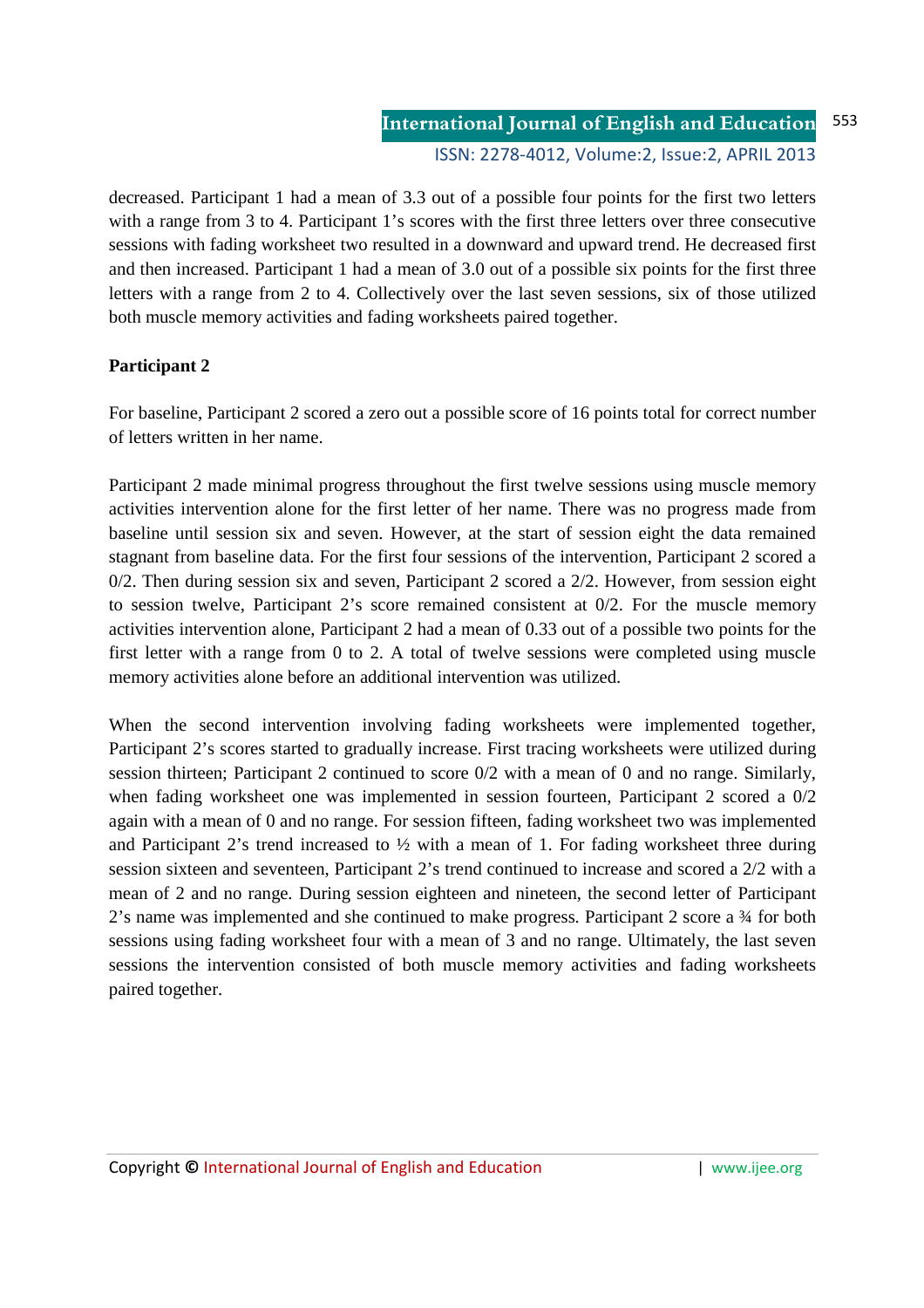#### *Figure 1.* Data collection sheet for Participant 1 used for baseline and intervention.

Handwriting Data Collection Sheet

| Name: Gabriel Date:<br>Data Collector:<br>Session: Phase: |       |           |       |  |  |
|-----------------------------------------------------------|-------|-----------|-------|--|--|
|                                                           |       |           |       |  |  |
| Letter                                                    | Slant | Formation | Total |  |  |
| G                                                         |       |           |       |  |  |
| А                                                         |       |           |       |  |  |
| B                                                         |       |           |       |  |  |
| R                                                         |       |           |       |  |  |
|                                                           |       |           |       |  |  |
| E                                                         |       |           |       |  |  |
|                                                           |       |           |       |  |  |
|                                                           |       |           |       |  |  |

*Figure 2:* Data collection sheet for Participant 2 used for baseline and intervention.

# Handwriting Data Collection Sheet

Name: Kaedynce Date: \_\_\_\_\_\_\_ Session: \_\_\_\_\_ Phase: \_\_\_\_\_\_\_\_ Data Collector: \_\_\_\_\_\_\_\_

| Letter | Slant | Formation | Total |
|--------|-------|-----------|-------|
| v      |       |           |       |
|        |       |           |       |
|        |       |           |       |
|        |       |           |       |
|        |       |           |       |
| Ν      |       |           |       |
|        |       |           |       |
|        |       |           |       |
|        |       |           |       |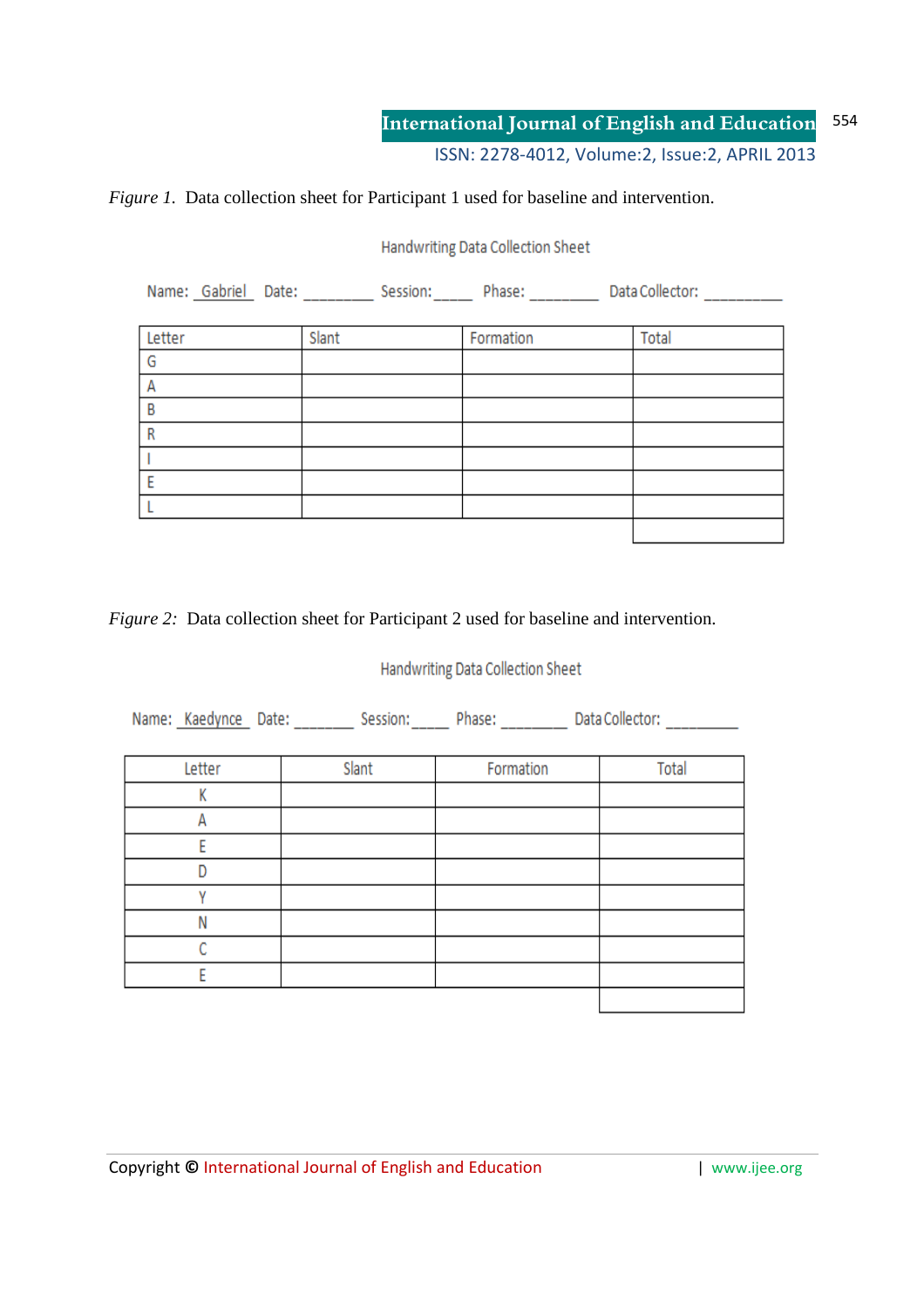ISSN: 2278-4012, Volume:2, Issue:2, APRIL 2013

*Figure 3:* The number of correct letters with handwriting for Participant 1 during baseline (session 1) using Muscle Memory & Fading Worksheets (sessions 2-19).



*Figure 4:* The number of correct letters with handwriting for Participant 2 during baseline (Session 1) using Muscle Memory & Fading Worksheets (sessions 2-19).

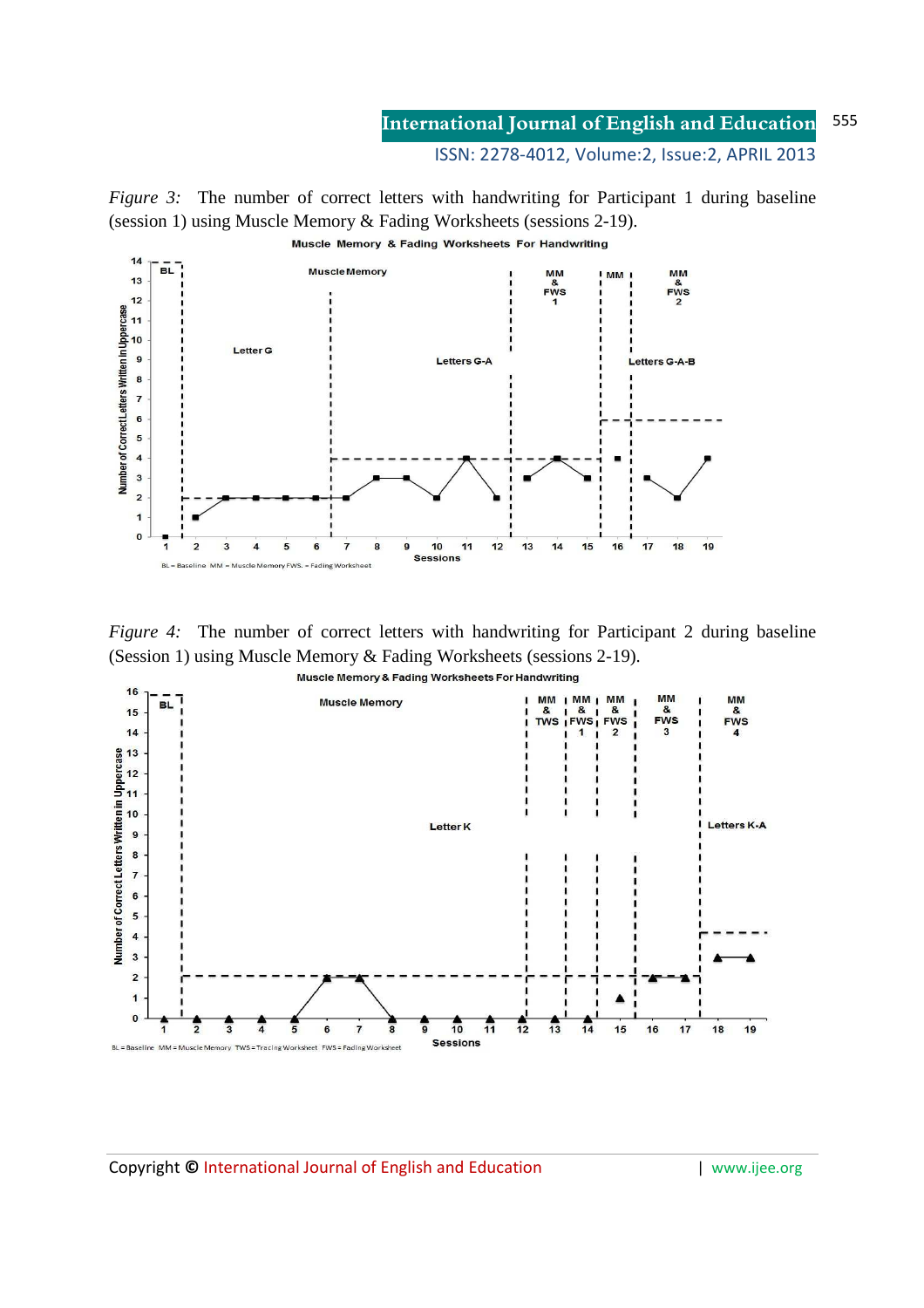#### **Conclusion**

The purpose of the study was to teach Participant 1 and Participant 2's to write the uppercase letters of their first name using muscle memory activities paired with fading worksheets system. Both students made improvements from baseline, however there did not appear to be a direct functional relationship between the numbers of correct uppercase letters written and muscle memory activities paired with fading worksheets. But a number of factors may have attributed to the results of the study.

When the researcher approached the cooperating teacher and occupational therapist for input with a handwriting intervention, the muscle memory activities came highly recommended by both from personal experiences. The first author initially wanted to use a Handwriting without Tears (HWT) Olsen, 1998) curriculum and materials to demonstrate and replicate our earlier work (Carlson, McLaughlin, Derby, & Blecher, 2009; McBride, Pelto, McLaughlin, Barretto, Robison & Mortensen, 2010) suggesting that HWT is very effective to teach legibility and name writing with preschoolers. However the cooperating teacher did not feel the approaches with that curriculum was developmentally appropriate due to the time consuming tasks required. As a result, the muscle memory intervention was implemented not because of the researcher's initial choice but through outside recommendations. In retrospect, the first author would have preferred to do the HWT curriculum for the intervention to provide more built in practice for the students to write the letters of their name using paper and a writing device that could generalize more effectively to their handwriting. We have noted this in our prior research with the cooperating teacher (McBride et al., 2010).

After 11 sessions with the implementation of muscle memory activities, Participant 2 had made minimal progress. The researcher grew concerned early on with Participant 2's lack of progress given the amount of time spent working on one letter, but the cooperating teacher and the occupational therapist told her not to rush the process. They explained that the formation of letters was a tedious process that does not occur in a matter of days. Also, the occupational therapist explained in addition to the time consuming task that accompanies learning a letter, the letter K was among one of the hardest letters to write because of the different directional strokes involved.

In addition to the discrepancies with the time that should be devoted to every letter, there were also discrepancies with the scoring criteria for slant and formation with the intervention. Initially, the researcher was taught to grade slant and formation very rigidly with specific criteria on the exactness of the slant and the neatness for formation. The first author realized halfway through the intervention that with the pre-existing criteria for scoring the letters the students may never attain the goal for any letter despite the fact that the letters are legible. As a result, the researcher set up a meeting with her supervisor to discuss the criteria for scoring. The supervisor told the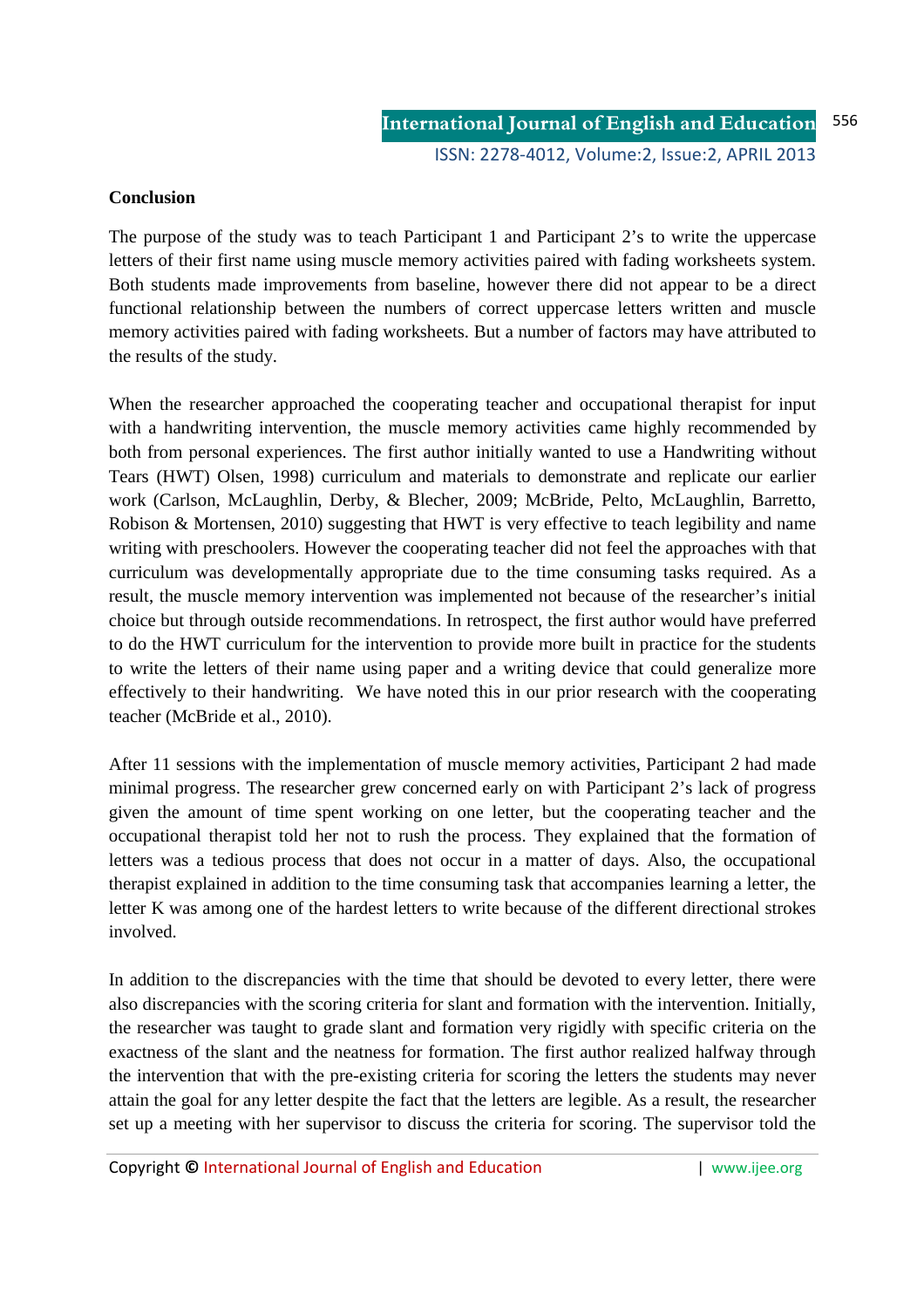researcher that the criteria was unrealistic and to score the letters again given a new improvised criteria for slant and formation given Participant 1 and Participant 2's age and the population of the students. After multiple sessions with minimal progress made and conversing with the third and fourth authors, the researcher paired the muscle memory activities with an additional intervention to help Participant 2.

## **Suggestions and Recommendations**

The muscle memory activities alone was used at the start of the study, but was later paired with fading worksheets. The muscle memory activities alone proved to be motivating for the students especially for Participant 1. The assortment of materials for the students made learning the letters more interactive. However, the data itself showed that muscle memory activities alone did not prove to be effective due to the lack of a consistent increasing trend. It was hypothesized that the students did not acquire enough practice with the letters prior to the permanent product to master the correct directional strokes from memory. Also, it was hypothesized that although the muscle memory techniques emphasized on the verbal prompts for the correct directional strokes the students were not able to generalize the muscle memory activity to the final permanent product when asked to write out the letters.

For Participant 1, the progress with the additional fading worksheets was not as effective as we had initially thought. Due to Participant 1's small attention, both the implementation of the muscle memory activities with fading worksheets took too much time to complete. Also, he at times was more interested in drawing rather than writing the letters especially on the fading worksheets and on the final products. Or he would intentionally not follow the researcher to get a reaction out of her because he is adult attention maintained. The whole intervention segment for every session required too much time and increased his distractibility and decreased his tolerance for staying on-task.

With regards to Participant 2, several fading worksheets were implemented. The reason behind all the changes was for multiple reasons. First the researcher made fading worksheet one to see if Participant 2 was capable of making the strokes necessary to make the first letter of her name or if she was developmentally unable to do the strokes quite yet. However as the worksheet showed, she was able to do the strokes. The researcher then made fading worksheet two and implemented it with Participant 2. However, the cooperating teacher reviewed it and realized the fading worksheet was not written in sequential steps for a fading out process. As a result, the researcher made a revised fading worksheet with the write sequential steps that resulted in fading worksheet three. After two days of implementation with fading worksheet three, the cooperating teacher realized that Participant 1 did not understand the concept that the letters that he was learning was part of his name. As a result, the cooperating teacher made a new fading worksheet that incorporated the full length of their names for both Participant 1 and 2.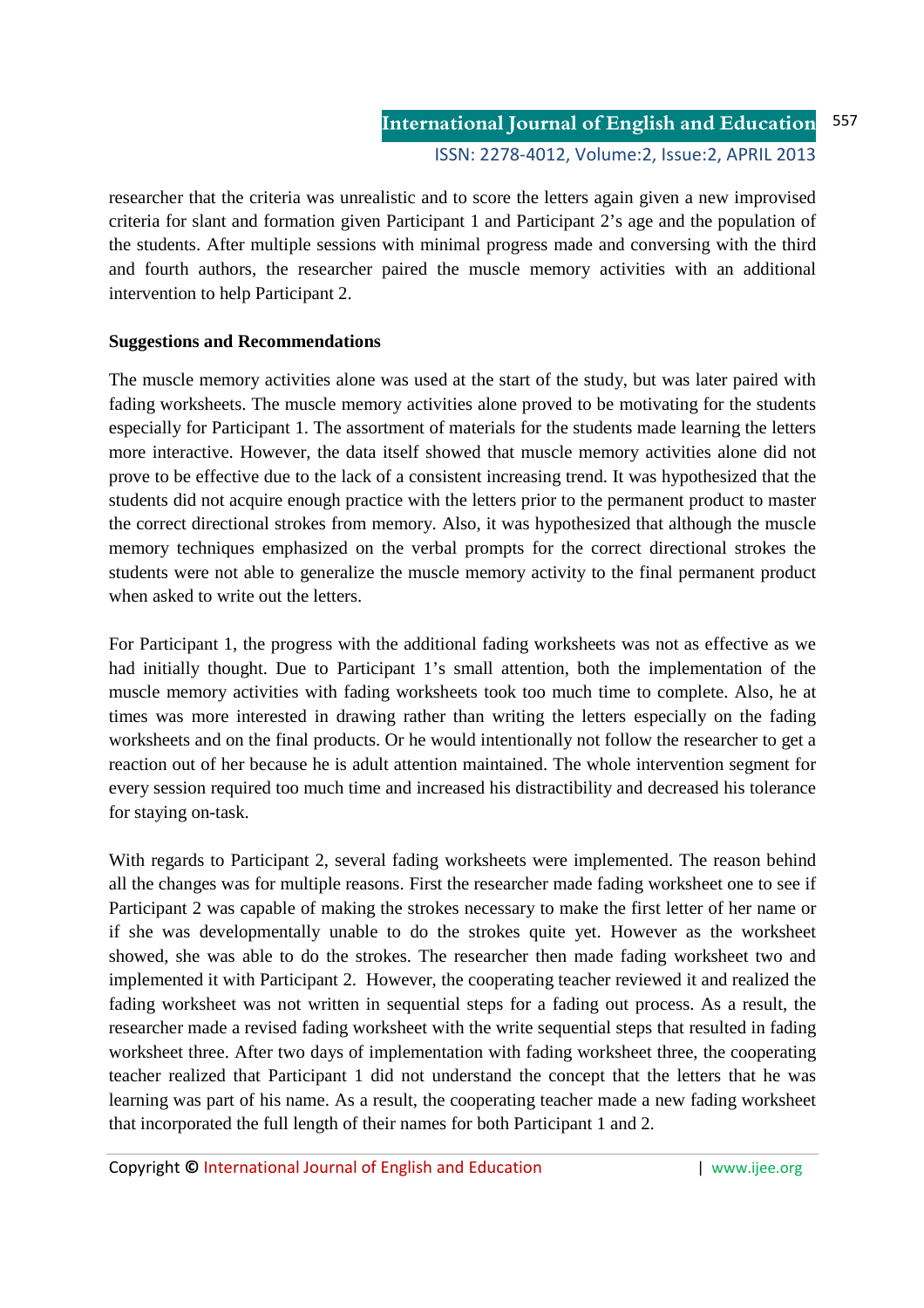The various changes in procedures and strategies clearly show the efficacy of employing daily measurement and data based decision-making to improve student academic performance (McLaughlin, B. Williams, R. Williams, Peck, Derby, Bjordahl, & Weber, 1999; Shapiro, 2011). Teaching such a skills to preservice teachers have been advocated by the national and state teacher certification organizations and departments (See B. Williams, McLaughlin, R. Williams, Howard, & Marchand Martella, 1993; McLaughlin et al., 1999). In the present analysis we were able to employ single case research methodology with daily measurement in an attempt to assist preschool students to learn to write their names. It appears that other procedures such as tracing and systematic instruction (Caletti et al., in press; Park et al., 2008) or employing *Handwriting without Tears* materials and procedures (Carlson et al., 2010; LeBrun et al., 2012; McBride et al., 2009; Morris et al., 2012; Thompson, McLaughlin, Derby, & Conley, 2012). This will have to be examined in future research.

## **Acknowledgement**

This research was completed in partial fulfillment for the requirements necessary for an Endorsement in Special Education from Gonzaga University and the State of Washington. The author would like to personally thank the participants, participants' families, and the preschool teacher and staff for their cooperation. The first three authors are members within the Department of Special Education at Gonzaga University in Spokane, Washington. Requests for reprints should be sent to Pauline Chung, Department of Special Education, Gonzaga University, Spokane, WA 99258-0025 or via e-mail to pchung@zagmail.gonzaga.edu. Ms. Chung is currently a graduate student in the Early Childhood Special Education Program at the University of Washington.

#### **References**

- Benbow, M., Hanft, B., & Marsh, D. (1992). Handwriting in the classroom: improving written communication. *American occupational therapy association*, 06-60.
- Caletti, E., McLaughlin, T. F., Derby, K. M., & Rinaldi, L. (in press). The effects of using visual prompts, tracing, and consequences to teach two preschool students with disabilities to write their names. *Academic Research International, 2*(3).Retrieved from: http://174.36.46.112/~savaporg/journals/issue.html
- Carlson, B., McLaughlin, T. F., Derby, K. M., & Blecher, J. (2009). Teaching children with autism and developmental delays to write. *Electronic Journal of Research in Educational Psychology, 17,* 225-238. Retrieved from http://www.investigacionpsicopedagogica.org/revista/new/english/anteriores.php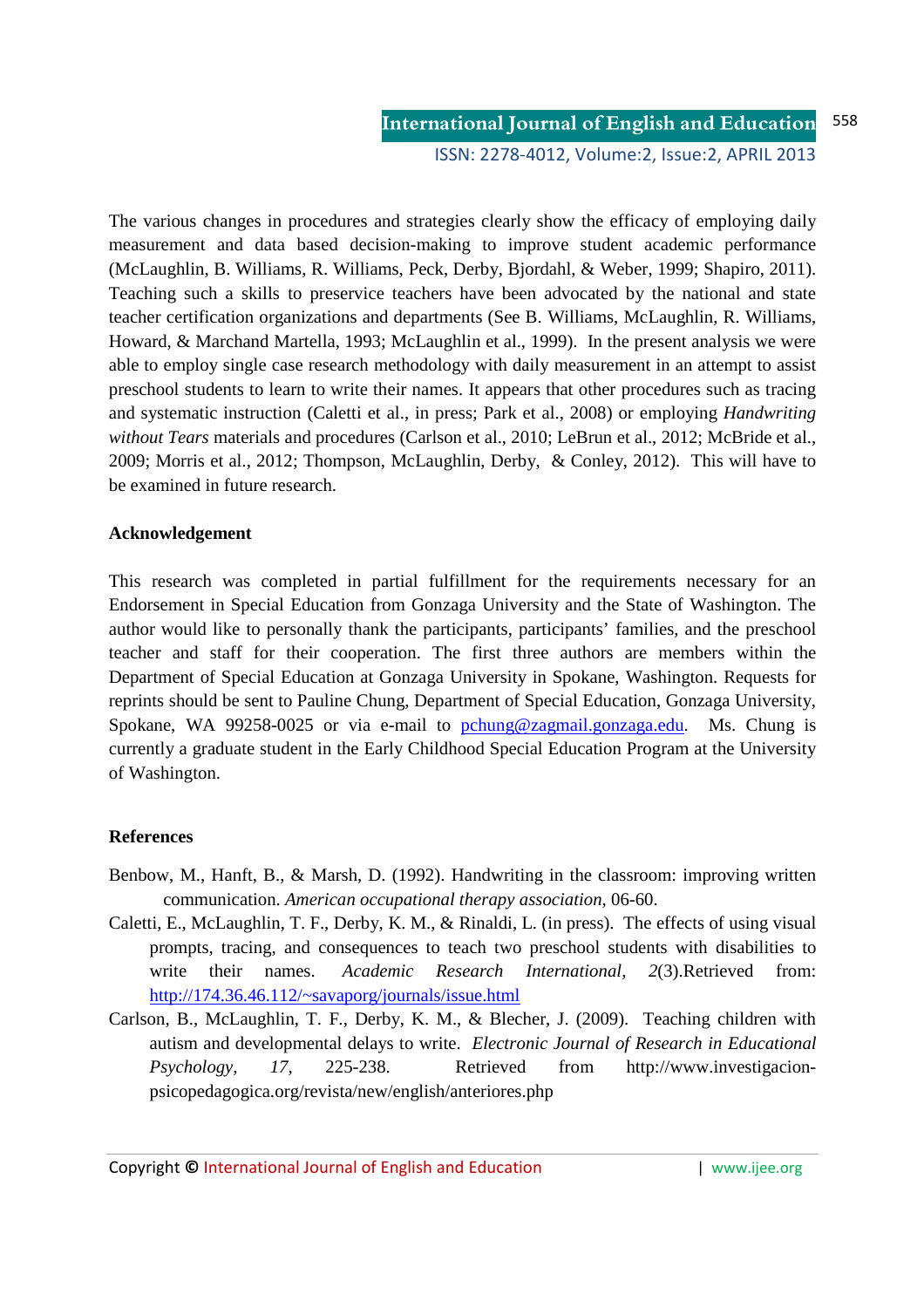ISSN: 2278-4012, Volume:2, Issue:2, APRIL 2013

- Graham, S. (1999). Handwriting and spelling instruction for students with learning disabilities: A review. *Learning Disability Quarterly*, *22*, 78-98.
- Hopkins, B. L., Schutte, R. C., & Garton, K. L. (1971). The effects of access to a playroom on the rate and quality of printing and writing of first and second-grade students. *Journal of Applied Behavior Analysis, 4*, 77-88.
- Johnston, J. R. (1988). Children's verbal representation of spatial location. In J Stiles-Davis, M. Kritchevsky, & U. Bellugi, (Eds.). *Spatial cognition: Brain bases and development* (pp. 195-205). Hillsdale, NJ, England: Lawrence Erlbaum Associates.
- LeBrun, M., McLaughlin, T. F., Derby, K. M., & McKenzie, M. (2012). The effects of using *Handwriting without Tears*® to teach thirty-one integrated preschoolers of varying academic ability to write their names. *Academic Research International, 2*(2), 373--378. Retrieved from http://174.36.46.112/~savaporg/journals/issue.html
- McBride, M., Pelto, M., T.F. McLaughlin, T. F., Barretto, A., Robison, M., & Mortenson, S. (2009). The effects of using Handwriting without Tears® procedures and worksheets to teach two preschool students with severe disabilities to write their first names. *The Open Education Journal*, *2*, 21-24. Retrieved from: http://www.benthamscience.com/open/toeduj/index.htm
- McHale, K., & Cermak, S. (1992). Fine motor activities in elementary school: Preliminary findings and provisional implications for children with fine motor problems. *American Journal of Occupational Therapy, 46*, 898-903.
- McLaughlin, T.F. (1981). An analysis of token reinforcement: A control group comparison with special education youth employing measures of clinical significance. *Child Behavior Therapy, 3*, 43-51.
- McLaughlin, T. F., Williams, B. F., Williams, R. L., Peck, S. M., Derby, K. M., Bjordahl, J. M., & Weber, K. M. (1999). Behavioral training for teachers in special education: The Gonzaga University program. *Behavioral Interventions, 14*, 83-134.
- Morris, K., McLaughlin, T. F., Derby, K. M., & McKenzie, M. (2012). The differential effects of using *Handwriting without Tears*® *and Mat Man* materials to teach seven preschoolers prewriting skills using the draw a person with sixteen specific body parts. *Academic Research International*, *2*(1), 590-598. Retrieved from: http://174.36.46.112/~savaporg/journals/issue.html
- Park, C., Weber, K.P., & McLaughlin, T.F. (2007). Effects of fading, modeling, prompting, and direct instruction on letter legibility for two preschool students with physical disabilities. *Child & Family Behavior Therapy, 29*(3), 13-21.
- Shapiro, E.S. (2011). *Academic skills problems: Direct assessment and intervention* (4<sup>th</sup> edition). New York: Guilford Press.
- Thompson, J., McLaughlin, T. F., Derby, K. M., & Conley, D. (2012). Using tracing and modeling with a *Handwriting without Tears*® worksheet to increase handwriting legibility for two preschool students with developmental delays. *Academic Research*

Copyright **©** International Journal of English and Education | www.ijee.org